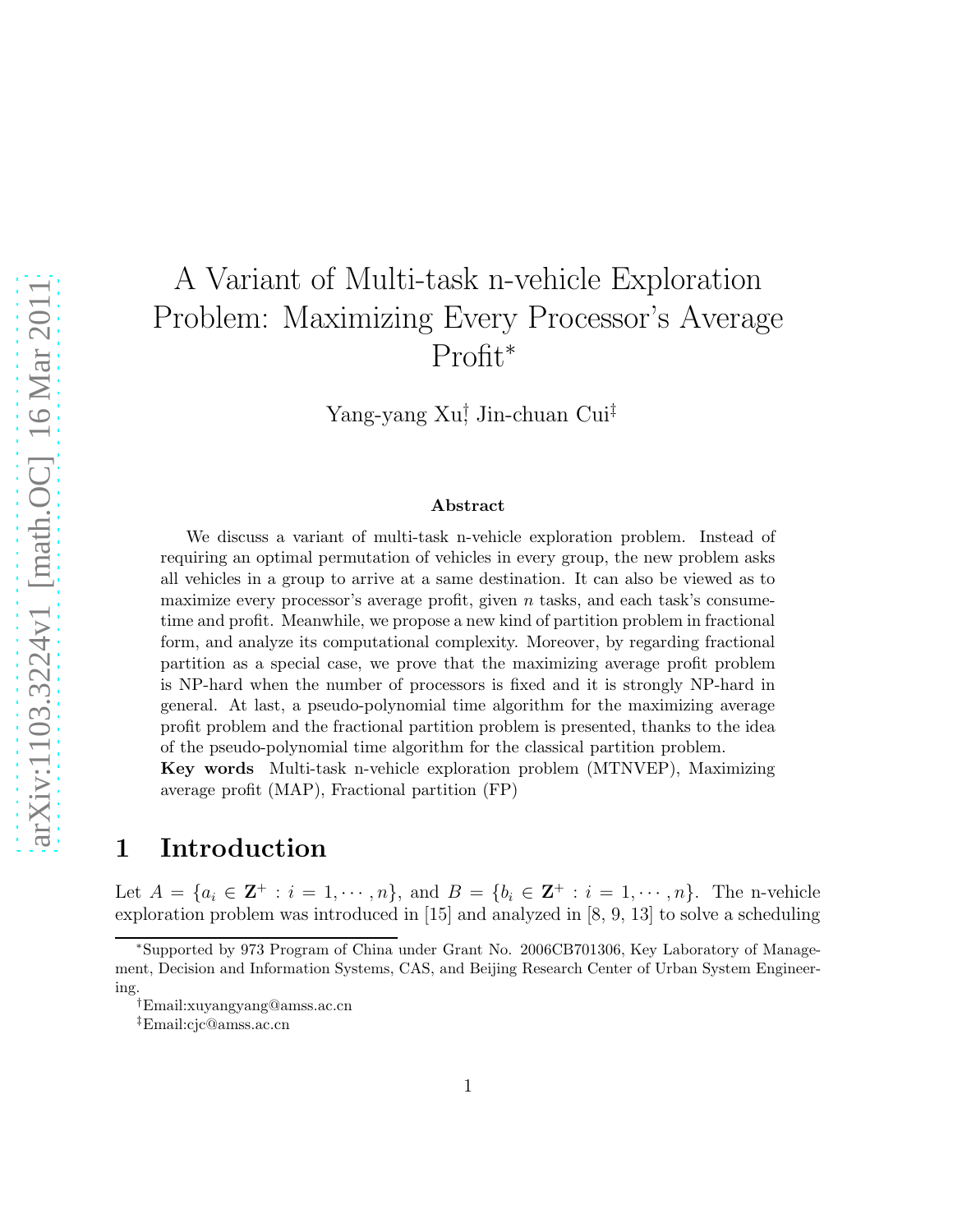problem

$$
\max_{\pi} \frac{a_{\pi(1)}}{b_{\pi(1)}} + \frac{a_{\pi(2)}}{b_{\pi(1)} + b_{\pi(2)}} + \cdots + \frac{a_{\pi(n)}}{b_{\pi(1)} + \cdots + b_{\pi(n)}},
$$

where  $(\pi(1), \pi(2), \cdots, \pi(n))$  is a permutation of  $(1, 2, \cdots, n)$ . It can be described as<sup>[15]</sup>: given *n* vehicles, the *i*th one can carry at most  $a_i$  liters of oil, and consumes  $b_i$  liters of oil per kilometer,  $i = 1, \dots, n$ . These vehicles start to travel towards one direction from the same position at the same time. On the path, they can not get oil from outside, but at any position any one can stop and transfer its left oil to other vehicles. How can we arrange these vehicles to make one of them travel farthest and ensure that all of them return to the original position?

The authors of [14] extended the n-vehicle exploration problem into a multi-task nvehicle exploration problem (MTNVEP). They first divide  $n$  vehicles into  $m$  groups and then solve  $m$  new n-vehicle exploration problem to make every group travel far enough. That is to solve

$$
\max \min_{1 \leq j \leq m} \max_{\pi_j} \frac{a_{\pi_j(1)}}{b_{\pi_j(1)}} + \frac{a_{\pi_j(2)}}{b_{\pi_j(1)} + b_{\pi_j(2)}} + \cdots + \frac{a_{\pi_j(n_j)}}{b_{\pi_j(1)} + \cdots + b_{\pi_j(n_j)}},\tag{1}
$$

where  $(1_1, \dots, 1_{n_1}), \dots, (m_1, \dots, m_{n_m})$  is a partition of  $(1, 2, \dots, n)$ , and  $(\pi_j(1), \dots, \pi_j(n_j))$ is a permutation of  $(j_1, \dots, j_{n_j}), j = 1, \dots, m$ . Note that the first "max" objective of (1) is about  $(1, 2, \dots, n)$ 's partition. They concluded that MTNVEP is NP-hard when m is fixed, and strongly NP-hard for general  $m$ . We notice that in their proof MTNVEP's computational complexity is not related to vehicles' permutation. Namely, even if the n-vehicle exploration problem can be solved in a polynomial time, MTNVEP is still NPhard.

In this paper, we drop the permutation requirement of MTNVEP, but ask all vehicles in every group to arrive at a same destination. That is to solve

$$
\max \min_{1 \le j \le m} \frac{a_{j_1} + \dots + a_{j_{n_j}}}{b_{j_1} + \dots + b_{j_{n_j}}},\tag{2}
$$

where  $(1_1, \dots, 1_{n_1}), \dots, (m_1, \dots, m_{n_m})$  is a partition of  $(1, 2, \dots, n)$ . The "max" objective of (2) is still about  $(1, \dots, n)$ 's partition. This is a variant of multi-task n-vehicle exploration problem, which can be viewed as to maximize every processor's average profit (MAP). It can be described as: given n tasks, and m identical processors, it will take  $b_i$ units of time to finish ith task and make  $a_i$  units of profit. How can we distribute the n tasks to m processors so that every processor can make its average profit large enough?

Meanwhile, we define a new kind of partition problem in fractional form (FP), if we change our objective to determine whether there exists a partition of  $(1, 2, \dots, n)$  into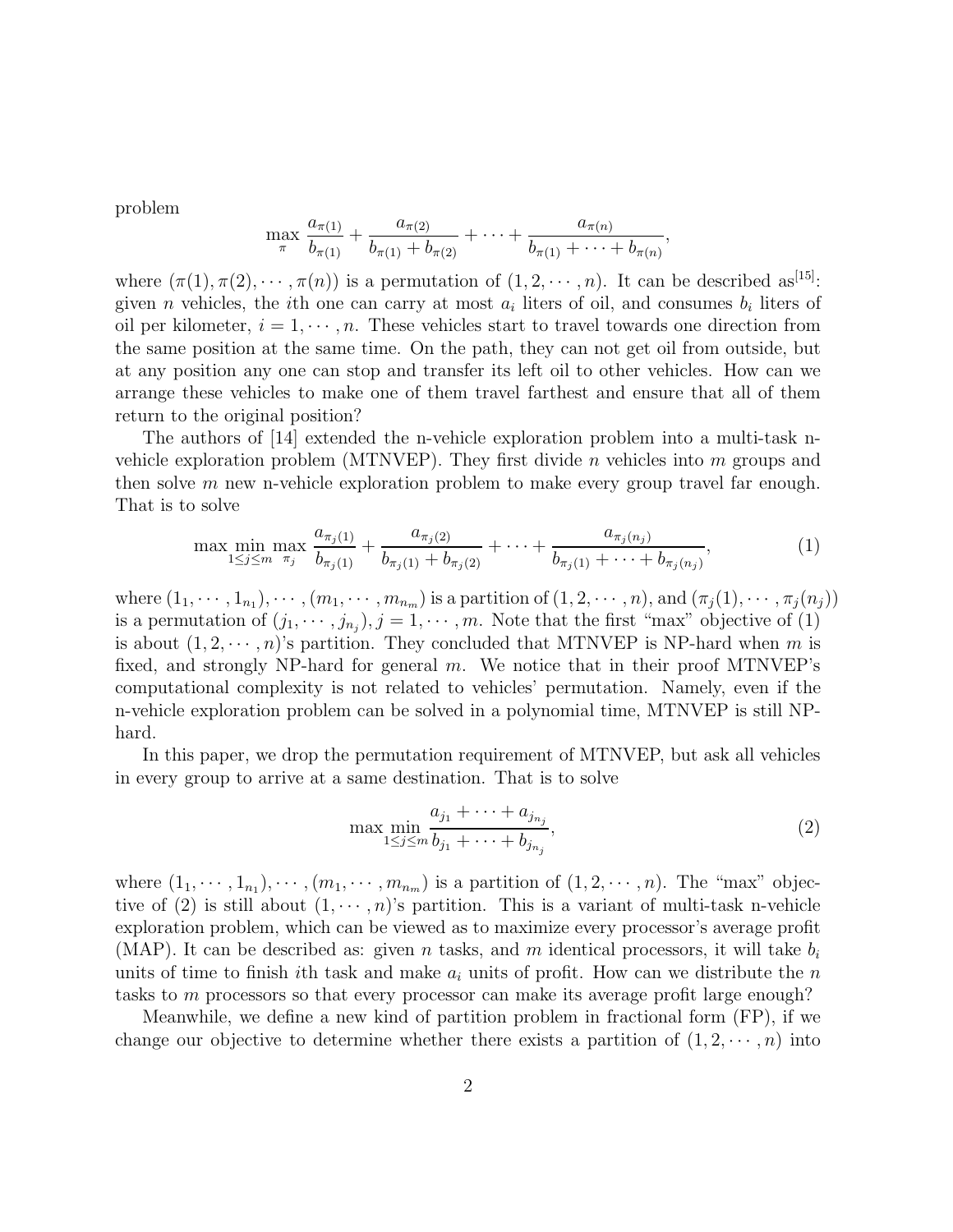$(1_1, \dots, 1_{n_1}), \dots, (m_1, \dots, m_{n_m})$  such that

$$
\frac{a_{j_1} + \dots + a_{j_{n_j}}}{b_{j_1} + \dots + b_{j_{n_j}}} = \frac{a_1 + a_2 + \dots + a_n}{b_1 + b_2 + \dots + b_n}, \text{ for any } j = 1, \dots, m,
$$

instead of solving (2). FP is very similar to the classical partition problem proposed by Karp in his twenty-one NP-complete problems<sup>[6]</sup>, and 3-partition problem proposed by Garey and Johnson<sup>[2,3]</sup>. The classical partition problem locates at the center of computationally intractable problems. Based on the partition problem, many other hard problems are proved to be NP-complete or NP-hard, such as bin packing<sup>[4]</sup>, multiprocessor scheduling problem<sup>[5]</sup>, and 0-1 integer programming<sup>[11]</sup>. 3-Partition is often employed to devise a strong NP-completeness proof. We will prove FP's NP-completeness by reducing partition problem to  $FP$  when m is fixed, and prove  $FP$ 's strong NP-completeness by reducing 3-partition to FP for general m. Meanwhile, we will prove that MAP is NP-hard<sup>[3,12]</sup> for fixed  $m > 2$ , and strongly NP-hard for general  $m > 2$  regarding FP as a special case of MAP. Moreover, thanks to the idea of designing pseudo-polynomial time algorithm for classical partition problem<sup>[3,7]</sup>, we design a pseudo-polynomial time algorithm for MAP and FP.

The outline of this paper is as follows: In Section 2, we give a general description of MAP and FP. Their complexity is analyzed in Section 3. We prove that FP is NPcomplete and MAP is NP-hard for a fixed  $m > 2$ , and that FP is strongly NP-complete and MAP is strongly NP-hard for general  $m \geq 2$ . In Section 4, a pseudo-polynomial time algorithm for MAP and FP is presented, thanks to the idea of the pseudo-polynomial time algorithm for the partition problem. Section 5 concludes the paper.

# 2 The models

**Definition 1** (Maximizing average profit). Given  $A = \{a_i \in \mathbf{Z}^+ : i = 1, \dots, n\}$ , and  $B = \{b_i \in \mathbf{Z}^+ : i = 1, \dots, n\}$ , partition the index set  $I = \{1, 2, \dots, n\}$  into m disjoint subsets  $I_1, I_2, \cdots, I_m$ , denote

$$
r_j = \frac{\sum_{i \in I_j} a_i}{\sum_{i \in I_j} b_i}, \quad j = 1, \cdots, m,
$$

and let

$$
f(I_1, I_2, \cdots, I_m) = \min_{1 \leq j \leq m} r_j.
$$

Determine the maximum value of f.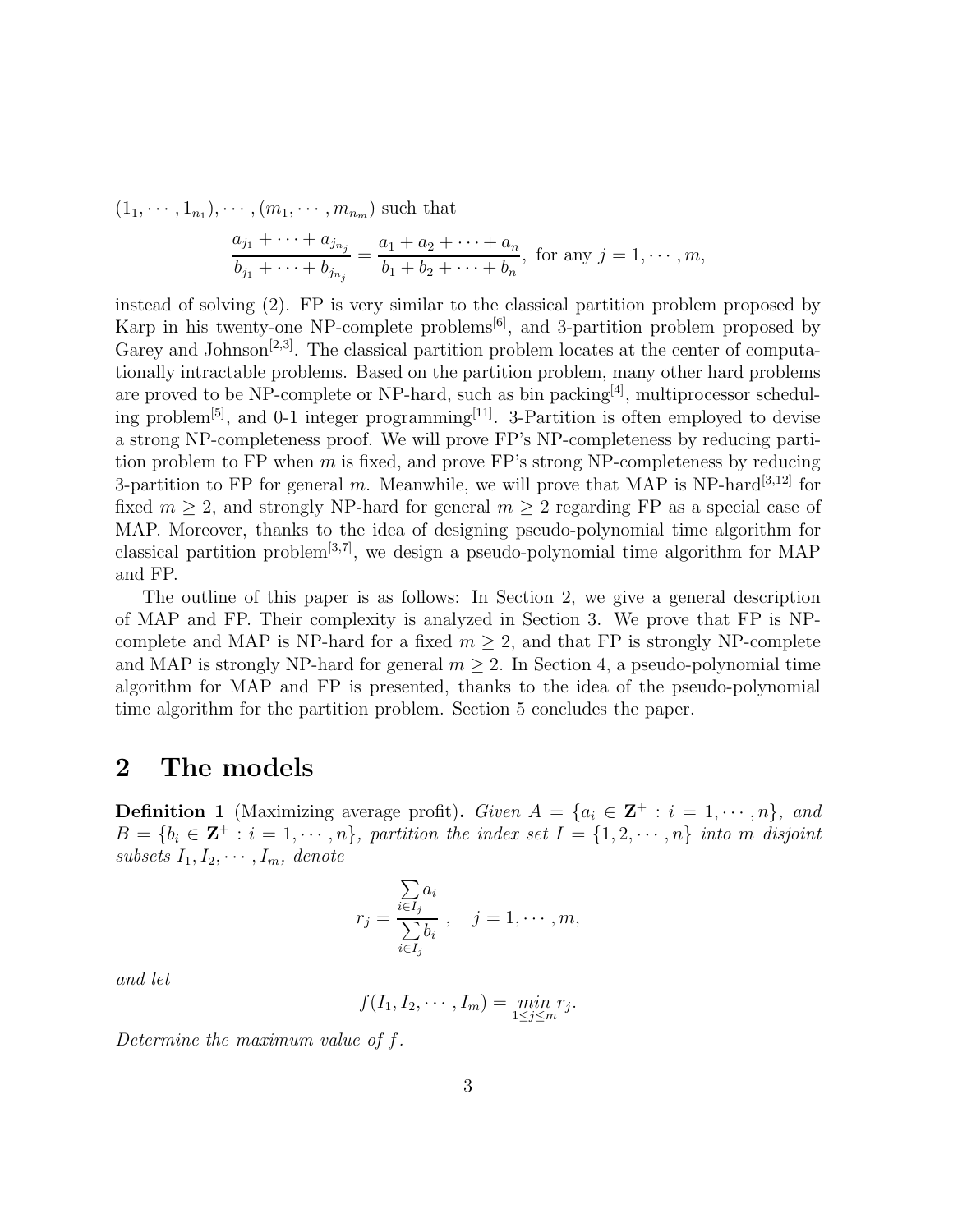**Definition 2** (Fractional partition). Given  $A = \{a_i \in \mathbf{Z}^+ : i = 1, \dots, n\}$ ,  $B = \{b_i \in \mathbf{Z}^+ : i = 1, \dots, n\}$  $i = 1, \dots, n$ ,  $I = \{1, 2, \dots, n\}$ , and  $S = \sum$ i∈I  $a_i, T = \sum$ i∈I  $b_i$ , partition I into m disjoint subsets  $I_1, I_2, \cdots, I_m$ , and denote

$$
r_j = \frac{\sum_{i \in I_j} a_i}{\sum_{i \in I_j} b_i}, \quad j = 1, \cdots, m.
$$

Determine whether there exists a partition of I such that

$$
r_j = \frac{S}{T}, \ j = 1, \cdots, m.
$$

# 3 Complexity analysis

In the first subsection, we will prove that: for fixed  $m \geq 2$ , FP is NP-complete and MAP is NP-hard; in the second subsection, we will prove that: for general  $m \geq 2$ , FP is strongly NP-complete and MAP is strongly NP-hard.

#### 3.1 NP-completeness

**Theorem 1.** FP is NP-complete for fixed  $m \geq 2$ .

*Proof.* At first, we prove this theorem for  $m = 2$  in three steps.

Step 1. It is easy to see that FP belongs to NP, because given a partition of  $I$ , we can immediately calculate  $r_j$  and check whether  $r_j = S/T$ , for  $j = 1, \dots, m$ .

Step 2. We reduce one instance of partition problem to FP in a polynomial time.

The instance of partition problem is:

 $Q_1$ : Given  $C = \{c_i \in \mathbf{Z}^+, i = 1, \dots, n\}$ , and  $2K = \sum$ i  $c_i$ , determine whether there

exists a subset  $C_1 \subseteq C$ , such that

$$
\sum_{c \in C_1} c = \sum_{c \in C - C_1} c = K.
$$

We construct FP's instance as follows: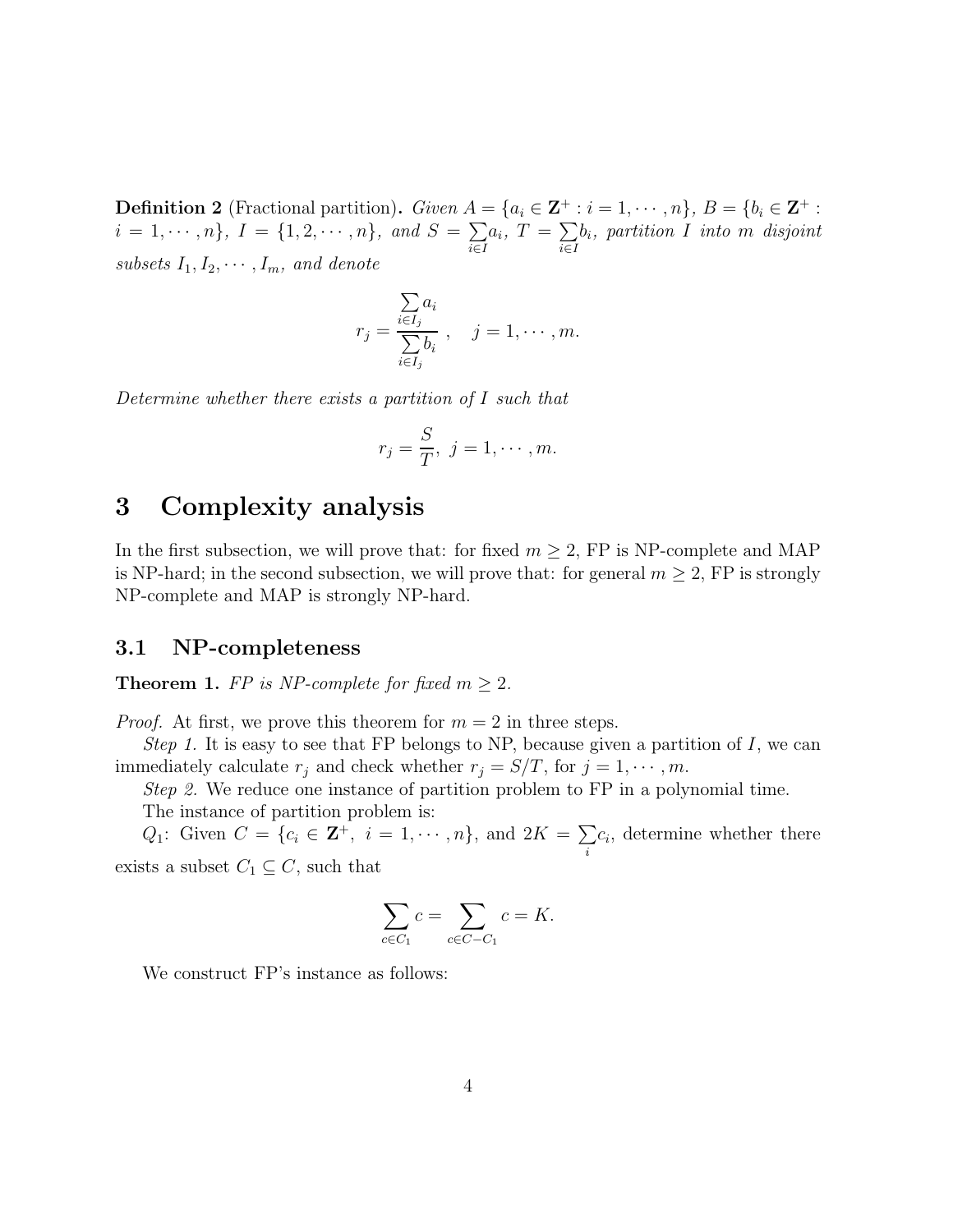$Q_2$ : Let

$$
A = \left\{ Mc_1, \dots, Mc_n, \underbrace{M\delta, \dots, M\delta}_{N+n-1}, \underbrace{3M\delta/2, \dots, 3M\delta/2}_{N-2n+1}, MK, MK \right\}
$$
  

$$
B = \left\{ \underbrace{M, \dots, M}_{2N}, MN + M\epsilon, MN + M\epsilon \right\}
$$

where

$$
N = 4K + 1, \ \epsilon = 1/\lceil 1/\epsilon' \rceil, \ M = (5N - 4n + 1)/\epsilon, \ \delta = \frac{2\epsilon}{5N - 4n + 1}
$$

$$
\epsilon' = \frac{-(4N^3 + 2KN - N^2 - 1) + \sqrt{(4N^3 + 2KN - N^2 - 1)^2 + 16N^3}}{8N^2};
$$

Determine whether there exists a partition of the index set  $I(:= \{1, 2, \dots, 2N + 2\})$  into two disjoint subsets  $I_1, I_2$ , such that

$$
r_1 = r_2 = \frac{2K + \epsilon/2}{2N + \epsilon}.
$$

It is easy to see that the reduction can be finished in a polynomial time. Though  $N, M$ , and K are not bounded by any polynomial of n, all numbers can be obtained in polynomial time. Moreover, we need construct  $M\delta$  and  $3M\delta/2$  only once, and then denote the number of times they appear in A by  $N + n - 1$  and  $N - 2n + 1$ , respectively.

Note that all numbers in  $A$  and  $B$  have a common divisor  $M$ . This is to satisfy the integer requirement. Since the numerator and denominator of every fraction will have a common divisor  $M$ , it will not change the result to eliminate  $M$  in every number at the beginning. Thus we will consider the following sets

$$
A = \left\{c_1, \dots, c_n, \underbrace{\delta, \dots, \delta}_{N+n-1}, \underbrace{3\delta/2, \dots, 3\delta/2}_{N-2n+1}, K, K\right\}
$$

$$
B = \left\{\underbrace{1, \dots, 1}_{2N}, N + \epsilon, N + \epsilon\right\}
$$

Step 3. We prove that  $Q_1$  is true if and only if  $Q_2$  is true, where  $Q_i$   $(i = 1, 2)$  is true if there exists a partition as described.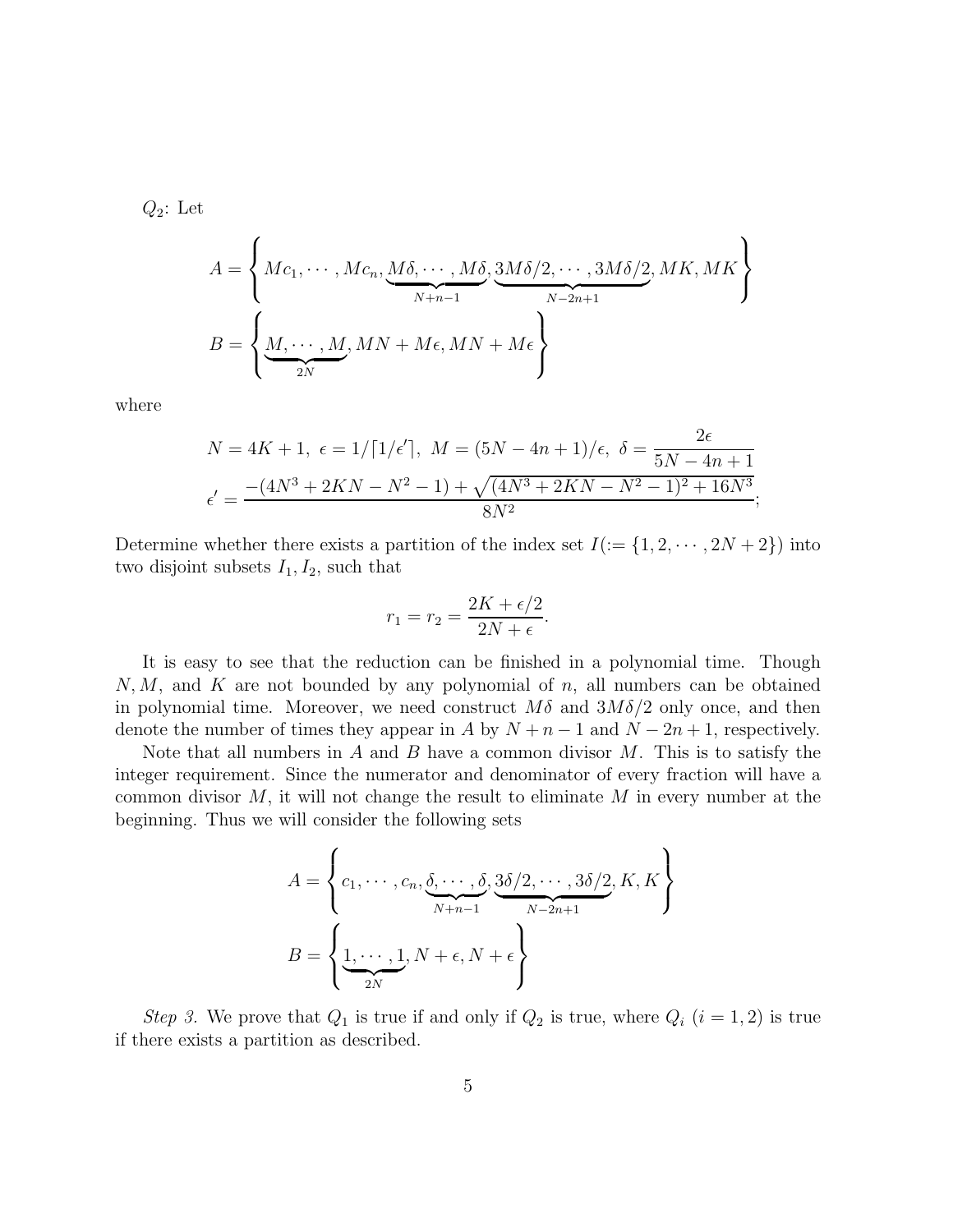If  $Q_1$  is true, i.e., there exists a subset  $C_1 \subseteq C$ , such that

$$
\sum_{c \in C_1} c = \sum_{c \in C - C_1} c = K,
$$

denote  $n_1 = |C_1|, n_2 = n - n_1$ , and set

$$
I_1 = \{i : c_i \in C_1\} \cup \{n+1, \cdots, \frac{N-1}{2} + 3n_2, N+2n, \cdots, \frac{3N-1}{2} + 2n_1, 2N+1\}
$$
  

$$
I_2 = I - I_1.
$$

It is not difficult to verify that  $r_1 = r_2 = \frac{2K + \epsilon}{2}/\frac{2N + \epsilon}{\ldots}$ . Namely,  $Q_2$  is true.

Conversely, if  $Q_2$  is true, i.e., there exists I's partition  $I_1, I_2$ , such that

$$
r_1 = r_2 = \frac{2K + \epsilon/2}{2N + \epsilon},\tag{3}
$$

assume  $\sum$  $i \in I_j$  $c_i = p_j$ , the numerator of fraction  $r_j$  is  $p_j + y_j \delta + x_j K$ , and the denominator of  $r_j$  is  $q_j + x_j(N + \epsilon)$ , where  $x_j, y_j, q_j(j = 1, 2)$  are nonnegative integers. Then we get

$$
r_j = \frac{p_j + y_j \delta + x_j K}{q_j + x_j (N + \epsilon)} = \frac{2K + \epsilon/2}{2N + \epsilon}, \ j = 1, 2.
$$
 (4)

Note that  $q_j \neq 0$ ; otherwise  $p_j = y_j = 0$ , so  $r_j = K/(N + \epsilon)$ . A contradiction to (3). Next we will prove

 $p_i = K$ ,  $j = 1, 2$ .

First, it must be  $p_j/q_j \geq K/N$ ,  $j = 1, 2$ ; otherwise, without loss of generality, we assume  $p_1/q_1 < K/N$ , then we have (because  $q_1 \leq 2N$ )

$$
\frac{p_1}{q_1} \le \frac{K}{N} - \frac{1}{2N^2}.\tag{5}
$$

Transforming (4), we obtain

$$
\frac{p_1}{q_1} = \frac{2K + \epsilon/2}{2N + \epsilon} + \frac{Nx_1\epsilon/2 + x_1\epsilon(K + \epsilon/2)}{q_1(2N + \epsilon)} - \frac{\epsilon y_1\delta + 2Ny_1\delta}{q_1(2N + \epsilon)}.
$$
(6)

Using  $N = 4K + 1 \geq 2n$  and  $\delta = 2\epsilon/(5N - 4n + 1)$ , it follows from (5) and (6) that

$$
\frac{K}{N} - \frac{1}{2N^2} \ge \frac{p_1}{q_1} \ge \frac{2K + \epsilon/2}{2N + \epsilon} - \epsilon.
$$
\n<sup>(7)</sup>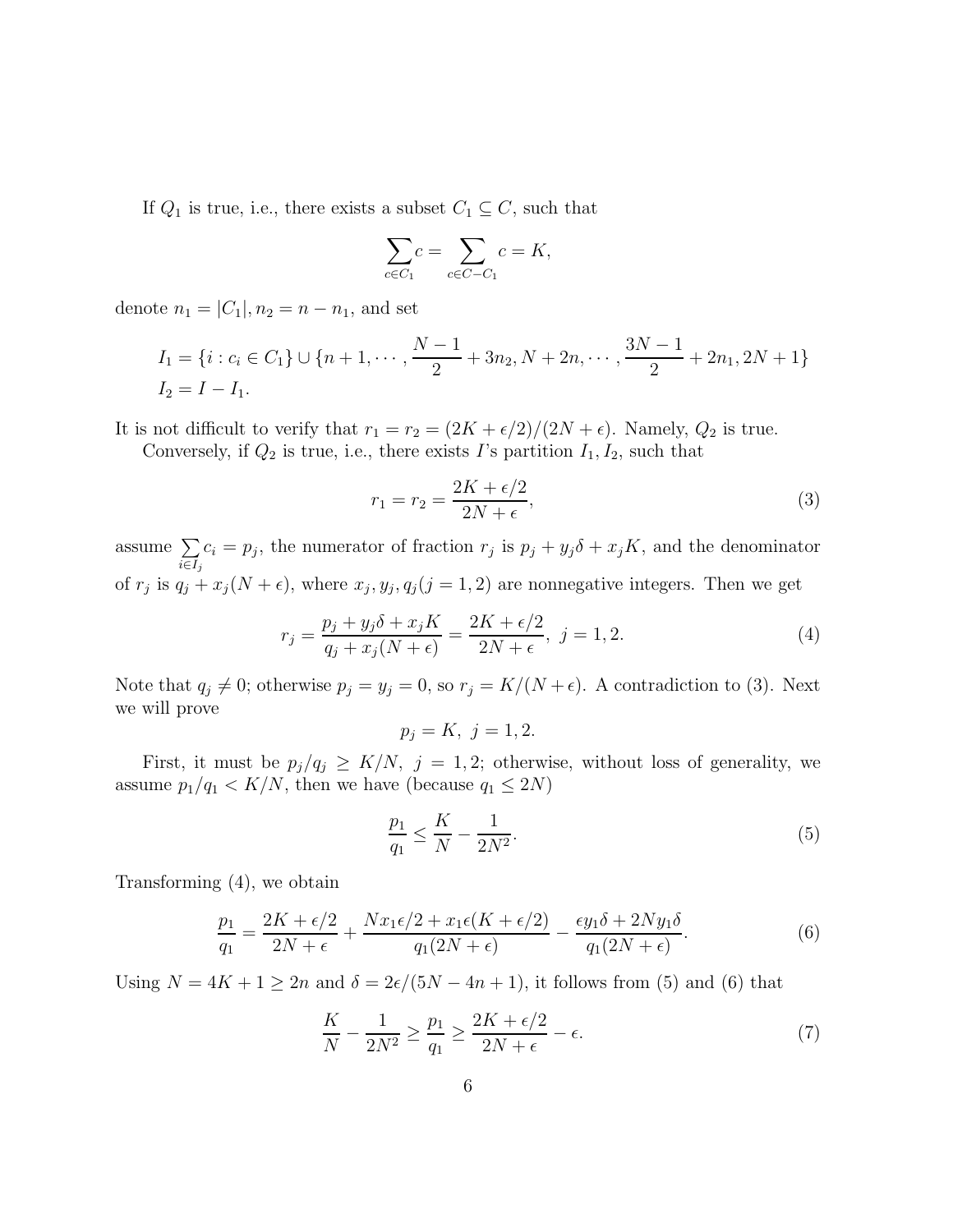We can choose a sufficiently small  $\epsilon > 0$  such that

$$
\frac{K}{N} - \frac{1}{2N^2} < \frac{2K + \epsilon/2}{2N + \epsilon} - \epsilon.
$$

That is

$$
2N^2\epsilon^2 + (4N^3 + 2KN - N^2 - 1)\epsilon - 2N < 0.
$$

If we choose  $\epsilon'$  as half of the positive root of equation

$$
2N^2\epsilon^2 + (4N^3 + 2KN - N^2 - 1)\epsilon - 2N = 0,
$$

i.e.

$$
\epsilon' = \frac{-(4N^3+2KN-N^2-1)+\sqrt{(4N^3+2KN-N^2-1)^2+16N^3}}{8N^2},
$$

and let  $\epsilon = 1/\lceil 1/\epsilon' \rceil$ , then

$$
\frac{K}{N} - \frac{1}{2N^2} < \frac{2K + \epsilon/2}{2N + \epsilon} - \epsilon.
$$

A contradiction to (7). Thus  $p_1/q_1 \geq K/N$ , and  $p_2/q_2 \geq K/N$ . Secondly, because  $(p_1 + p_2)/(q_1 + q_2) = K/N$ , we get

$$
\frac{p_j}{q_j} = \frac{K}{N}, \ j = 1, 2.
$$
 (8)

Write (8) as  $2p_jN = 2q_jK$ . Note that N and 2K are relatively prime<sup>[1]</sup>, so  $q_j$  is divisible by N. That is,  $q_j = N$  or 2N, but  $q_1 + q_2 = 2N$ , thus  $q_j = N$ ,  $j = 1, 2$ . Together with (8), we have

$$
p_j = K, j = 1, 2.
$$

If we set

$$
C_1 = \{c_i \in C | i \in I_1\},\
$$

then

$$
\sum_{c \in C_1} c = \sum_{c \in C - C_1} c = p_1 = K.
$$

Namely,  $Q_1$  is true.

Until now, we have proved that FP is NP-complete when  $m = 2$ ; for  $m > 2$ , we can construct FP's instance as follows.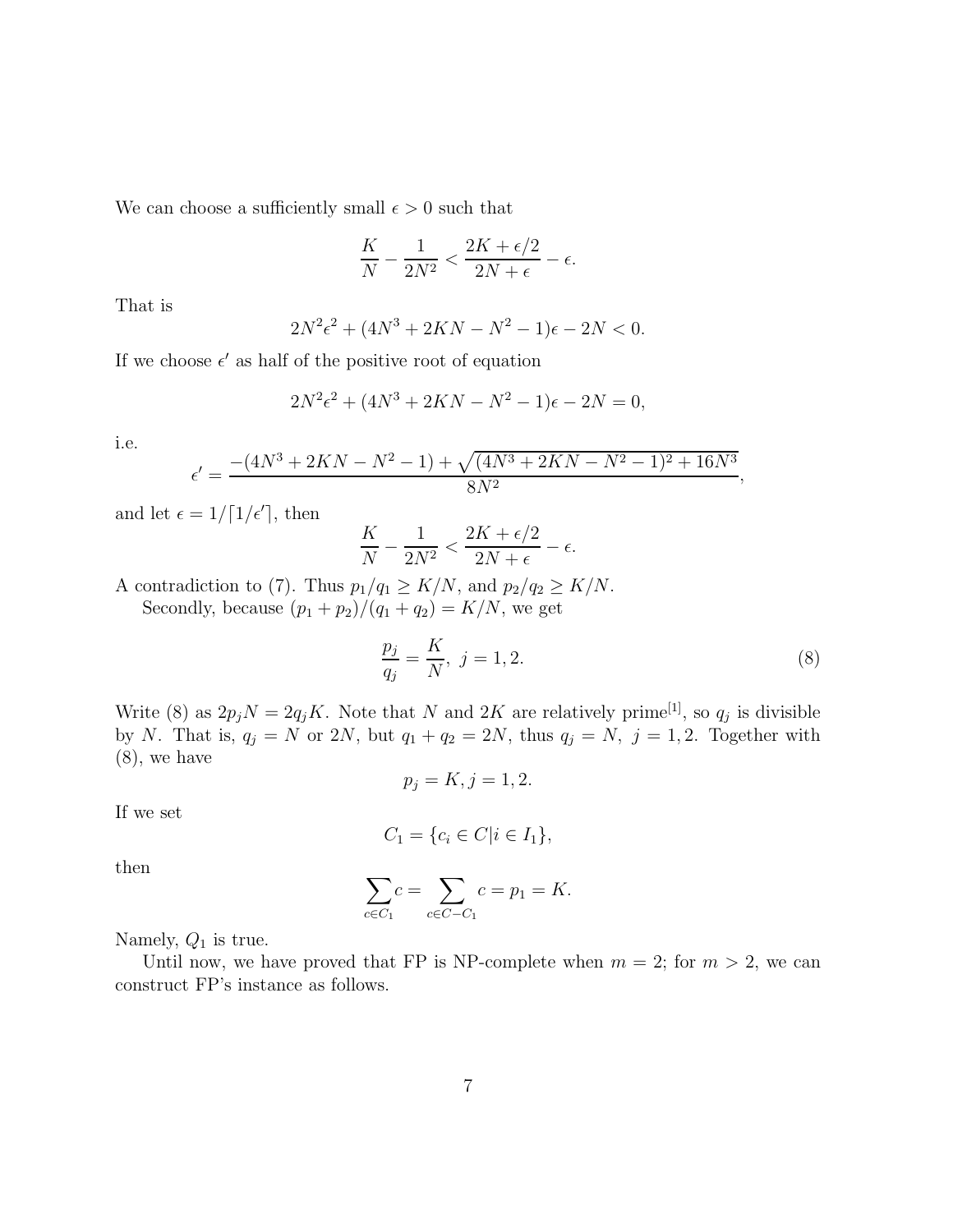$Q_2^{\prime}$  $i<sub>2</sub>$ : Let

$$
A = \left\{ Mc_1, \dots, Mc_n, \underbrace{M\delta, \dots, M\delta}_{N+n-1}, \underbrace{3M\delta/2}_{N-2n+1}, MK, MK, \underbrace{2MK + M\epsilon/2}_{m-2} \right\}
$$
  

$$
B = \left\{ \underbrace{M, \dots, M}_{2N}, MN + M\epsilon, MN + M\epsilon, \underbrace{2MN + M\epsilon}_{m-2} \right\}
$$

where

$$
N = 4K + 1, \ \epsilon = 1/\lceil 1/\epsilon' \rceil, \ M = (5N - 4n + 1)/\epsilon, \ \delta = \frac{2\epsilon}{5N - 4n + 1}
$$

$$
\epsilon' = \frac{-(4N^3 + 2KN - N^2 - 1) + \sqrt{(4N^3 + 2KN - N^2 - 1)^2 + 16N^3}}{8N^2};
$$

Determine whether there exists a partition of the index set  $I(:= \{1, 2, \dots, 2N + m\})$  into m disjoint subsets  $I_1, I_2, \cdots, I_m$ , such that

$$
r_j = \frac{2K + \epsilon/2}{2N + \epsilon}, \ j = 1, \cdots, m.
$$

This construction can also be finished in polynomial time. The proof of equivalence between  $Q_1$  and  $Q'_2$  $y_2$  is essentially the same as that when  $m = 2$ .

 $\Box$ 

Therefore, FP is NP-complete for fixed  $m \geq 2$ .

**Theorem 2.** MAP is NP-hard for fixed  $m \geq 2$ .

*Proof.* Given  $A = \{a_i \in \mathbf{Z}^+ : i = 1, \dots, n\}, B = \{b_i \in \mathbf{Z}^+ : i = 1, \dots, n\}, I =$  $\{1, 2, \cdots, n\}, \text{ and } S = \sum$ i∈I  $a_i, T = \sum$ i∈I  $b_i$ , partition I into m disjoint subsets  $I_1, I_2, \cdots, I_m$ , and denote

$$
r_j = \frac{\sum_{i \in I_j} a_i}{\sum_{i \in I_j} b_i}, \quad j = 1, \cdots, m.
$$

Then the proof of this theorem is straightforward from " $r_j \geq S/T$  for any j if and only if  $r_j = S/T$  for any j."  $\Box$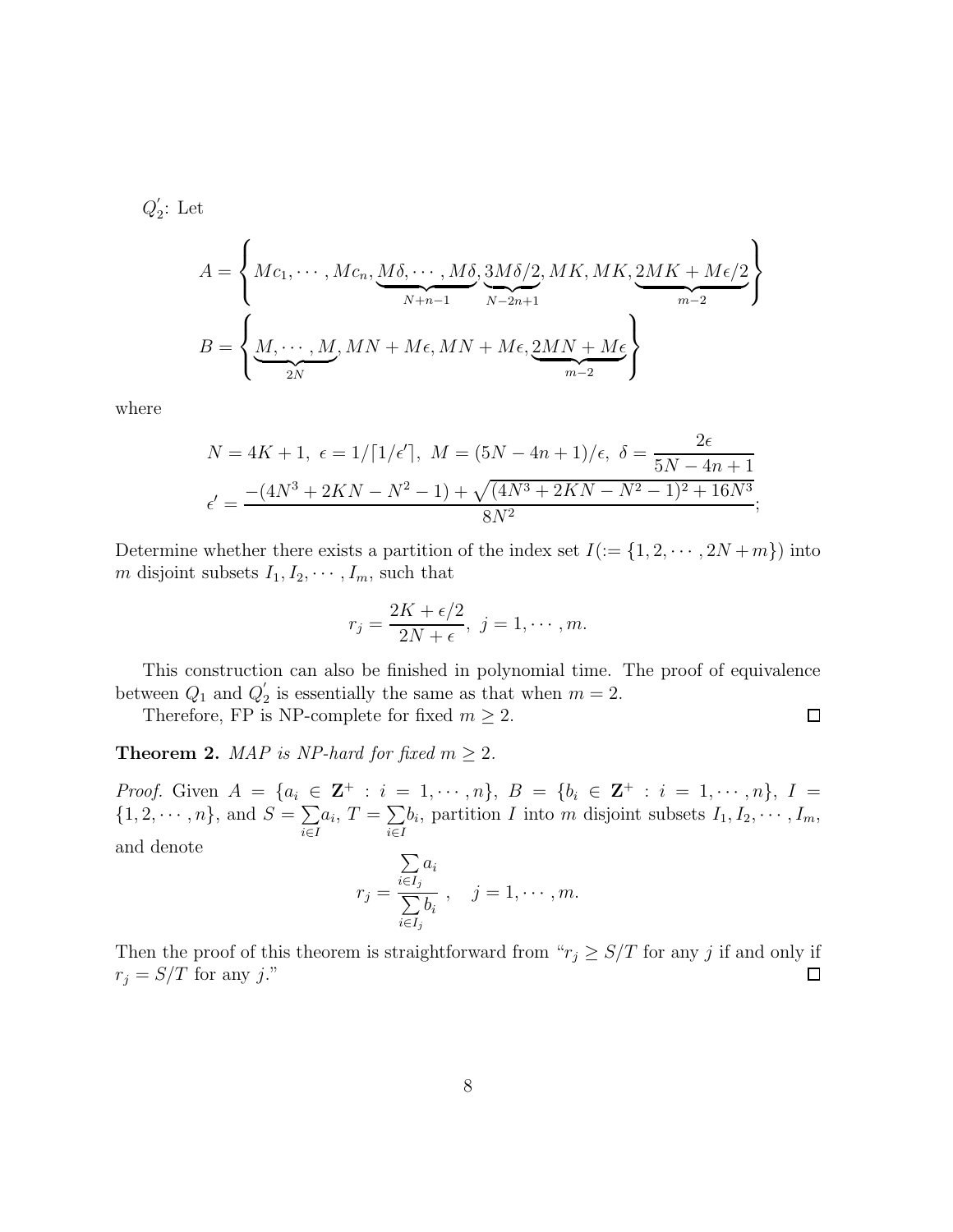#### 3.2 Strong NP-completeness

**Theorem 3.** FP is strongly NP-complete for general  $m \geq 2$ .

Proof. In last subsection, we have shown that FP belongs to NP. Next, we only need reduce 3-Partition to FP for general  $m \geq 2$  in pseudo-polynomial time.

An instance of 3-Partition is:

 $Q_3$ : Given  $D = \{d_i \in \mathbf{Z}^+ : i = 1, \cdots, 3m\}, mK = \sum$ i  $d_i$ , and  $K/4 < d_i < K/2$  for every *i*, determine whether there exists a partition of D into m disjoint subsets  $D_1, \dots, D_m$ , such that

$$
\sum_{d \in D_j} d = K, \ j = 1, \cdots, m.
$$

We construct FP's instance as follows:  $Q_4$ : Let

$$
A = \left\{ Md_1, \cdots, Md_{3m}, \underbrace{M\delta}_{mN-3m}, \underbrace{MK}_{m} \right\}
$$

$$
B = \left\{ \underbrace{M, \cdots, M}_{mN}, \underbrace{MN + M\epsilon}_{m} \right\}
$$

where

$$
N = 2mK + 1, \ \epsilon = 1/\lceil 1/\epsilon' \rceil, \ M = (mN - 3m)/\epsilon, \ \delta = \frac{\epsilon}{mN - 3m}
$$

$$
\epsilon' = \frac{-(2mN^3 + mKN - 1) + \sqrt{(2mN^3 + mKN - 1)^2 + 8mN^3}}{4mN^2};
$$

Determine whether there exists a partition of the index set  $I(:= \{1, 2, \cdots, m(N + 1)\})$ into m disjoint subsets  $I_1, I_2, \cdots, I_m$ , such that

$$
r_j = \frac{2K + \epsilon/m}{2N + \epsilon}, \ j = 1, \cdots, m.
$$

We bring a common divisor M in each element of A and  $B$ , for the same reason as we proved theorem 1. It will not change the result to eliminate M at the beginning. Thus we will consider the following sets

$$
A = \left\{d_1, \cdots, d_{3m}, \underbrace{\delta}_{mN-3m}, \underbrace{K}_{m}\right\}, \quad B = \left\{\underbrace{1, \cdots, 1}_{mN}, \underbrace{N+\epsilon}_{m}\right\}.
$$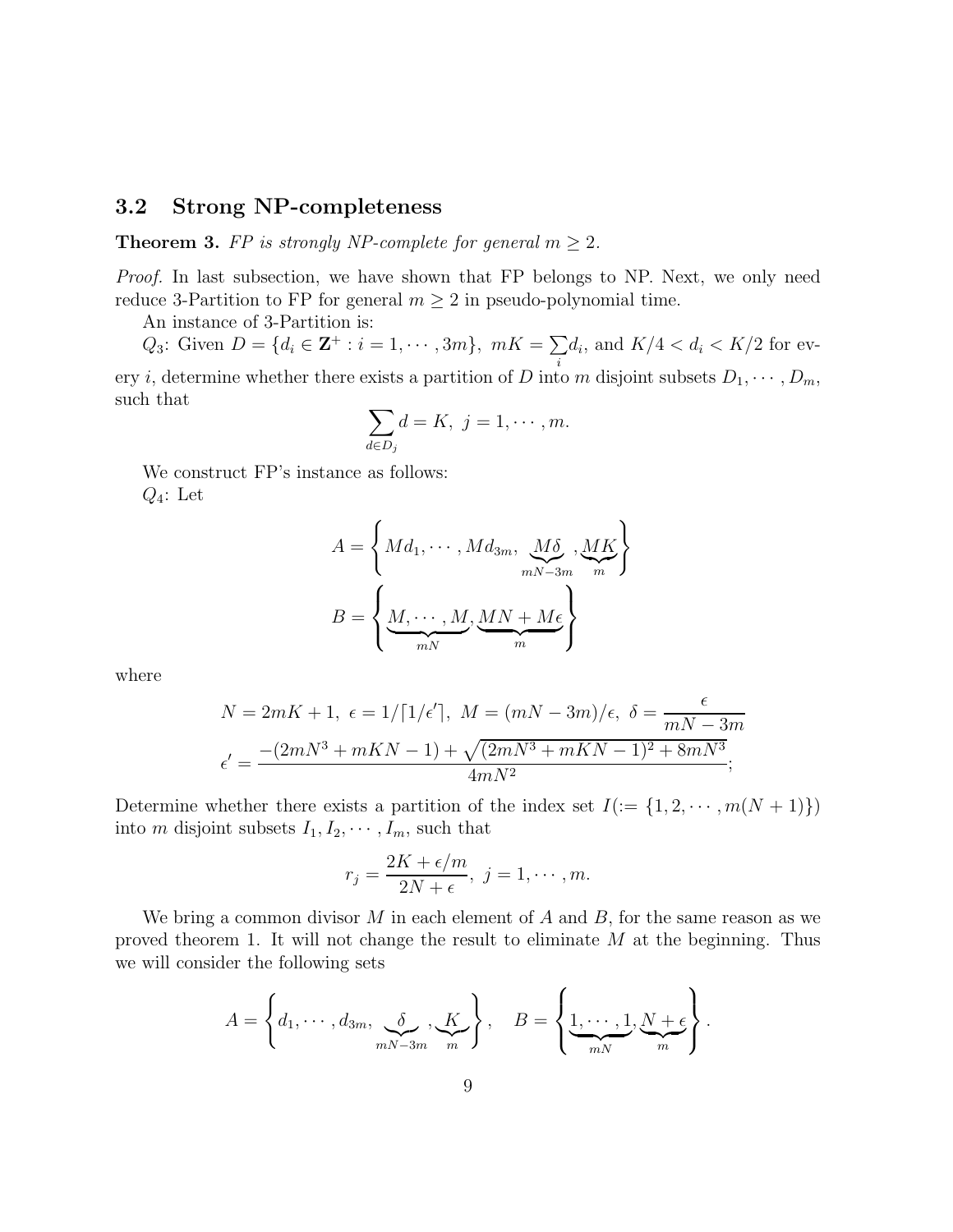Now we focus on proving that  $Q_3$  is true if and only if  $Q_4$  is true.

If  $Q_3$  is true, i.e., there exists a partition of D into m disjoint subsets  $D_1, \dots, D_m$ , such that

$$
\sum_{d \in D_j} d = K, \ j = 1, \cdots, m,
$$

there are exactly three elements in every subset, since  $K/4 < d_i < K/2$ ,  $i = 1, \dots, 3m$ . Letting

$$
I_j = \{i : d_i \in D_j\} \cup \{3m + (j-1)(N-3) + 1, \cdots, 3m + j(N-3), mN + j\},\
$$

we have

$$
r_j = \frac{2K + (N-3)\delta}{2N + \epsilon} = \frac{2K + \epsilon/m}{2N + \epsilon}, \ j = 1, \cdots, m.
$$

Namely,  $Q_4$  is true.

Conversely, if  $Q_4$  is true, i.e., there exists a partition of the index set I into m disjoint subsets  $I_1, \cdots, I_m$ , such that

$$
r_j = \frac{2K + \epsilon/m}{2N + \epsilon}, \ j = 1, \cdots, m,
$$
\n<sup>(9)</sup>

assume  $\sum$  $i \in I_j$  $d_i = p_j$ , the numerator of  $r_j$  is  $p_j + x_j K + y_j \delta$ , and the denominator of  $r_j$  is  $q_j + x_j(N + \epsilon)$ , where  $x_j, y_j, q_j (j = 1, 2)$  are nonnegative integers. Then we have

$$
r_j = \frac{p_j + x_j K + y_j \delta}{q_j + x_j (N + \epsilon)}, = \frac{2K + \epsilon/m}{2N + \epsilon}, \ j = 1, \cdots, m.
$$

Note that  $q_j \ge 1$  for every  $j = 1, \dots, m$ ; otherwise  $p_j = y_j = 0$ , then  $r_j = K/(N + \epsilon)$ . A contradiction to (9). Next, we will prove

$$
p_j = K, \ j = 1, \cdots, m
$$

Firstly, it must be  $p_j/q_j \geq K/N$ ,  $j = 1, \dots, m$ . Otherwise, without loss of generality, we assume  $p_1/q_1 < K/N$ , then we have (because  $q_1 \leq mN$ )

$$
\frac{p_1}{q_1} \le \frac{K}{N} - \frac{1}{mN^2}.
$$

Because

$$
r_1 = \frac{p_1 + x_1 K + y_1 \delta}{q_1 + x_1 (N + \epsilon)} \le \frac{p_1 + x_1 K + \epsilon}{q_1 + x_1 (N + \epsilon)}
$$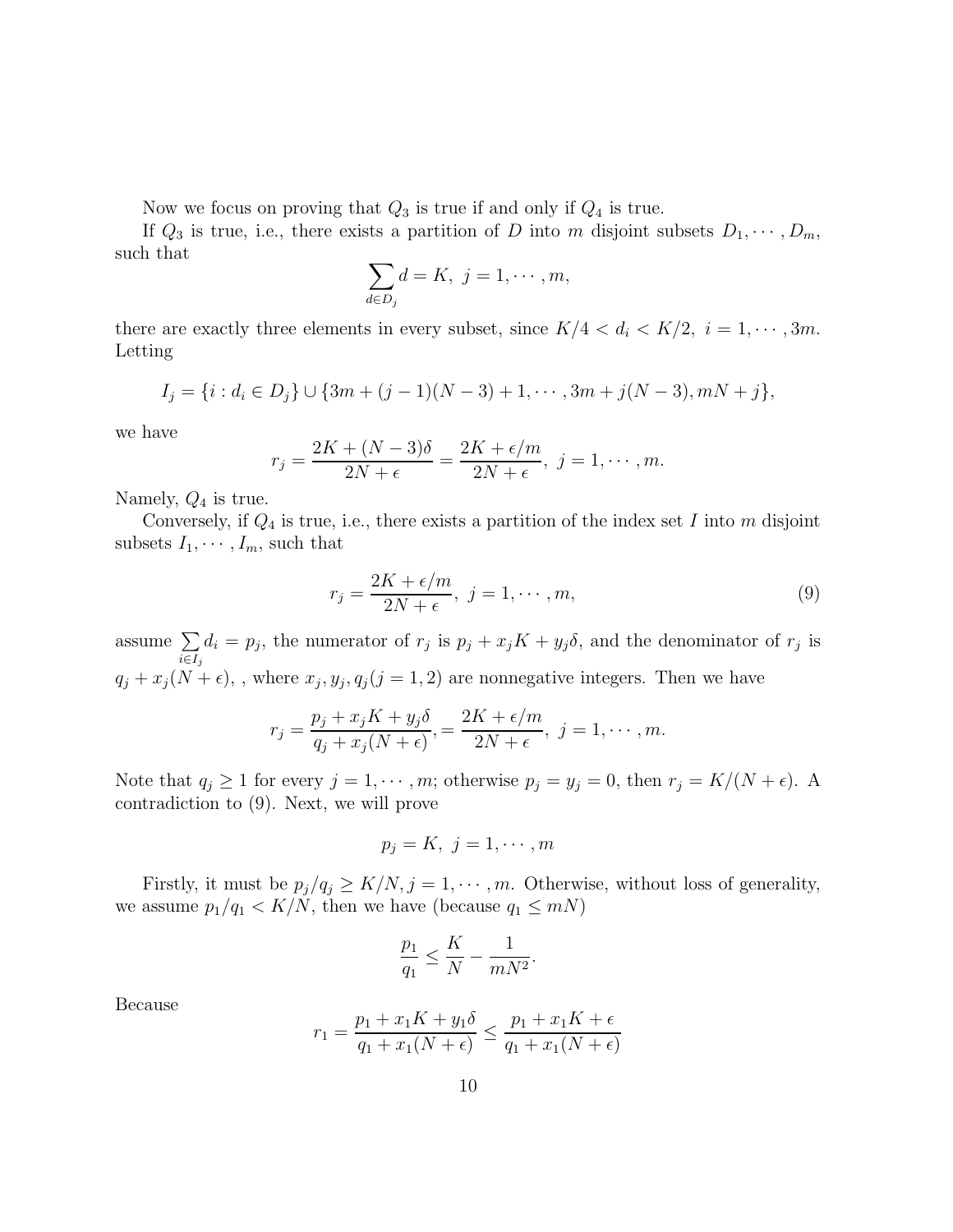and

$$
r_1 = \frac{2K + \epsilon/m}{2N + \epsilon} > \frac{2K}{2N + \epsilon},
$$

we have

$$
\frac{p_1 + x_1 K + \epsilon}{q_1 + x_1 (N + \epsilon)} > \frac{2K}{2N + \epsilon}.
$$
\n
$$
(10)
$$

Transforming (10), we get

$$
\frac{p_1}{q_1} > \frac{2K}{2N + \epsilon} + \frac{\epsilon x_1 K}{q_1 (2N + \epsilon)} - \frac{\epsilon}{q_1}
$$
\n
$$
\geq \frac{2K}{2N + \epsilon} + \frac{\epsilon x_1 K}{q_1 (2N + \epsilon)} - \epsilon
$$
\n
$$
\geq \frac{2K}{2N + \epsilon} - \epsilon.
$$
\n(11)

We can choose a sufficiently small  $\epsilon>0,$  such that

$$
\frac{K}{N} - \frac{1}{mN^2} < \frac{2K}{2N + \epsilon} - \epsilon;
$$

that is

$$
mN^{2}\epsilon^{2} + (2mN^{3} + mKN - 1)\epsilon - 2N < 0.
$$

If we choose  $\epsilon'$  as half of the positive root of equation

$$
mN^2\epsilon^2 + (2mN^3 + mKN - 1)\epsilon - 2N = 0,
$$

i.e.

$$
\epsilon' = \frac{-(2mN^3 + mKN - 1) + \sqrt{(2mN^3 + mKN - 1)^2 + 8mN^3}}{4mN^2},
$$

and let  $\epsilon = 1/\lceil 1/\epsilon' \rceil$ , then

$$
\frac{K}{N} - \frac{1}{mN^2} < \frac{2K}{2N + \epsilon} - \epsilon.
$$

But

$$
\frac{p_1}{q_1}\leq \frac{K}{N}-\frac{1}{mN^2},
$$

a contradiction to (11). Thus, for the chosen  $\epsilon,$  it must be

$$
\frac{p_j}{q_j} \ge \frac{K}{N}, \ j = 1, \cdots, m.
$$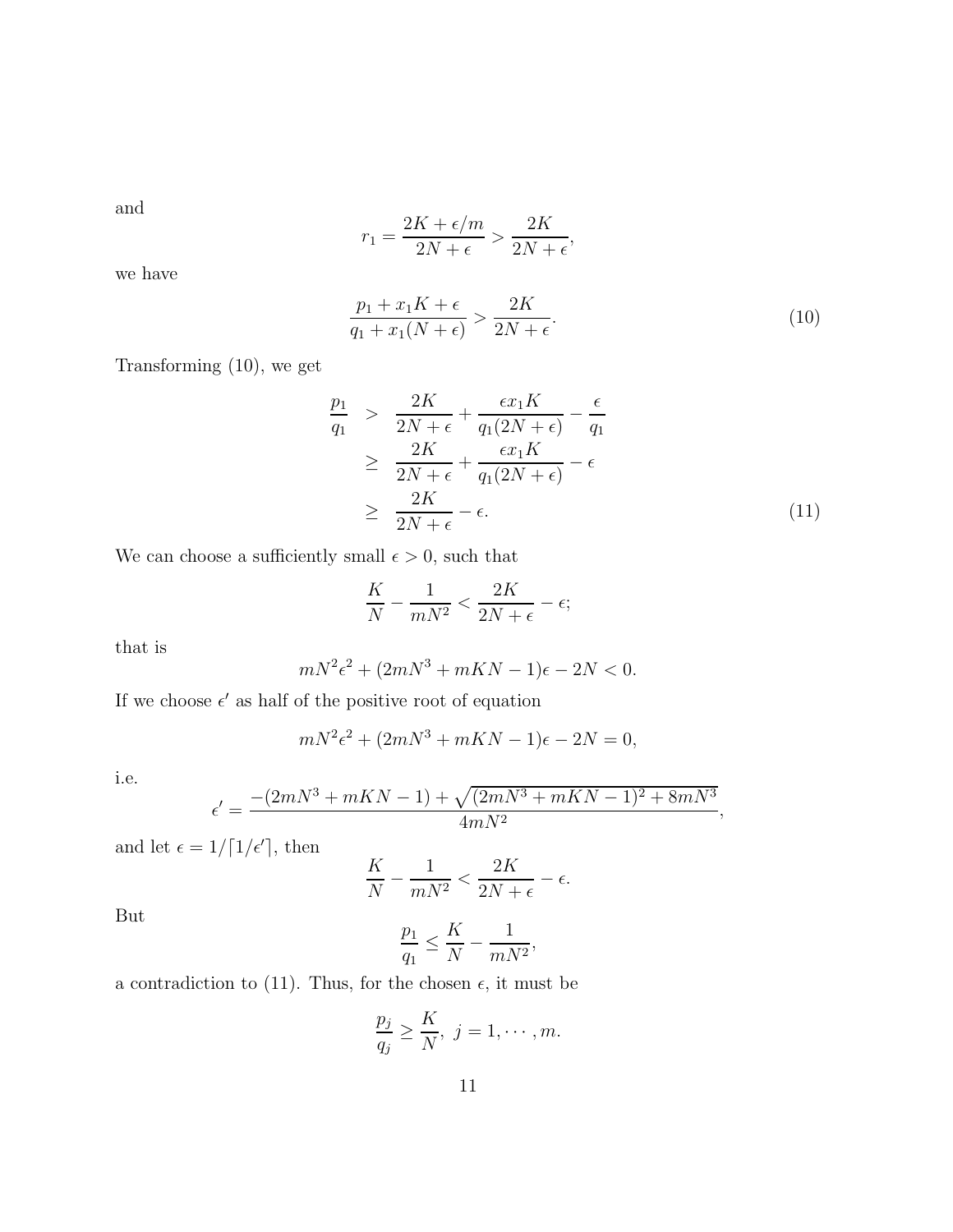Secondly, because

$$
\frac{p_j}{q_j} \ge \frac{K}{N}, \ j = 1, \cdots, m,
$$

$$
\sum p_j \qquad mK \qquad K
$$

and

$$
\frac{\sum p_j}{\sum q_j} = \frac{mK}{mN} = \frac{K}{N},
$$

we get

$$
\frac{p_j}{q_j} = \frac{K}{N}, \ j = 1, \cdots, m. \tag{12}
$$

 $\Box$ 

 $\Box$ 

Write (12) as  $mp_jN = mq_jK$ ,  $j = 1, \dots, m$ . Note that N and  $mK$  are relatively prime, thus  $q_j$  is divisible by N. Because  $\sum_{j=1}^m q_j = mN$ , we get  $q_j = N$ ,  $j = 1, \dots, m$ . Together with  $(12)$ , we have

$$
p_j = K, \ j = 1, \cdots, m.
$$

If we set

$$
D_j = \{d_i \in D : i \in I_j\}, \ j = 1, \cdots, m,
$$

then

$$
\sum_{d \in D_j} d = p_j = K, \ j = 1, \cdots, m.
$$

Namely,  $Q_3$  is true.

Therefore, FP is strongly NP-complete for general  $m \geq 2$ .

**Theorem 4.** MAP is strongly NP-hard for general  $m \geq 2$ .

Proof. The proof of this theorem is essentially the same as that of theorem 2.

# 4 Pseudo-polynomial algorithm

In last section, we analyzed the computational complexity of FP and MAP: FP is NPcomplete and MAP is NP-hard for fixed  $m \geq 2$ ; FP is strongly NP-complete and MAP is strongly NP-hard for general  $m \geq 2$ . According to [3], if problem  $\prod$  is strongly NPcomplete, then it is impossible to solve  $\prod$  in a pseudo-polynomial time unless P=NP. As a result, we do not hope to find FP and MAP's pseudo-polynomial time algorithm for general  $m \geq 2$ . However, we can prove that FP and MAP can be solved in a pseudopolynomial time when  $m$  is fixed. The pseudo-polynomial time algorithm we will present for FP and MAP is similar to that for the classical partition problem.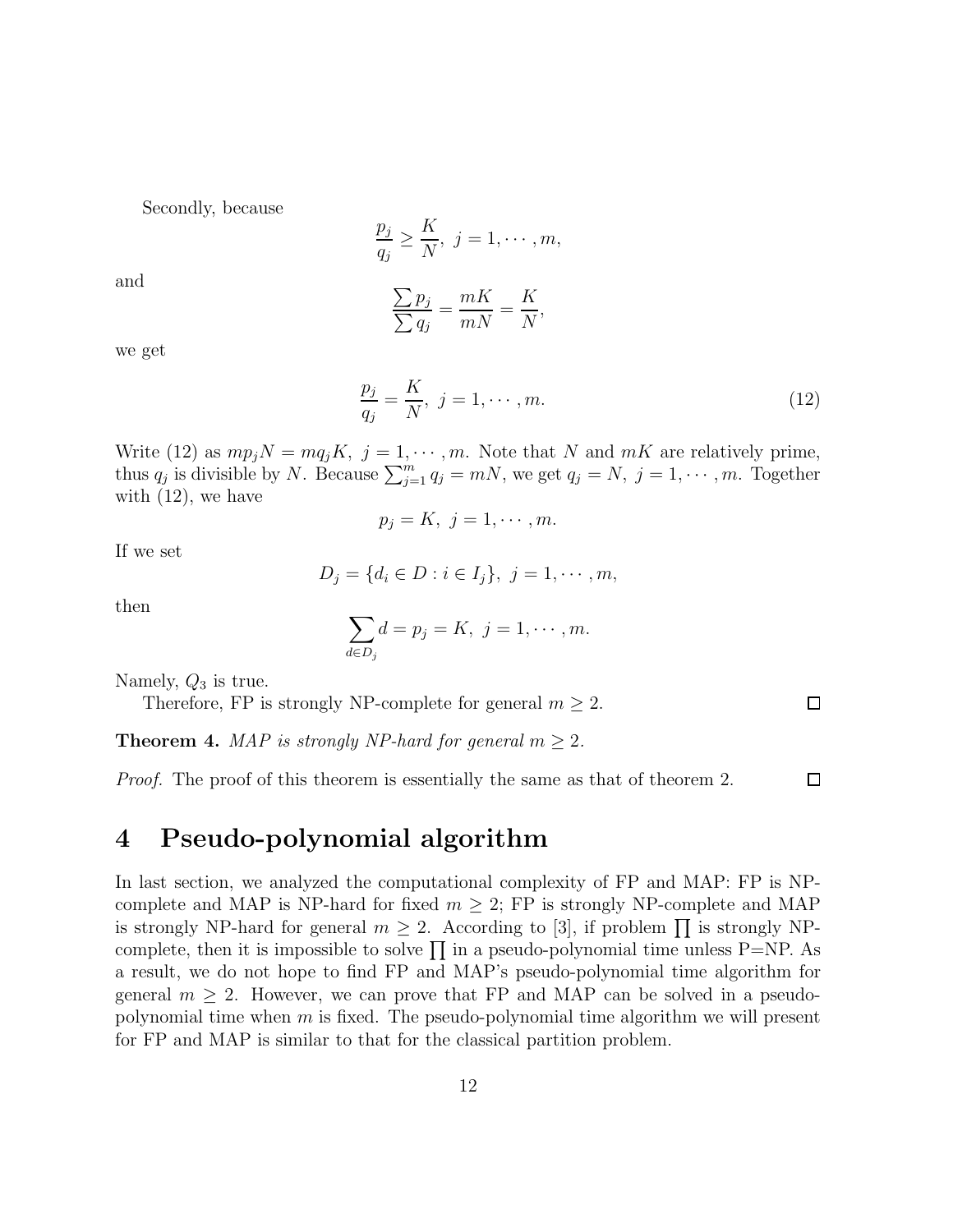#### **Theorem 5.** FP can be solved in a pseudo-polynomial time for fixed  $m \geq 2$ .

Proof. To prove the theorem, we design a pseudo-polynomial time algorithm of FP when m is fixed.

Define a boolean function  $t(i, p_1/q_1, \cdots, p_{m-1}/q_{m-1})$ , meaning whether there exist m – 1 disjoint subsets  $I_1, \dots, I_{m-1}$  of  $\{1, 2, \dots, i\}$ , such that the  $m-1$  fractions  $(\sum_{k \in I_1} a_k)/(\sum_{k \in I_1} b_k)$ ,  $\cdots$ ,  $(\sum_{k\in I_{m-1}} a_k)/(\sum_{k\in I_{m-1}} b_k)$  are exactly  $p_1/q_1, \cdots, p_{m-1}/q_{m-1}$ , respectively. Note that we ask the fractions to be same not only in value, but also in form. For example, 1/1 is not considered the same as 2/2. Moreover, we prescribe that the fraction  $(\sum_{k\in I_j} a_k)/(\sum_{k\in I_j} b_k)$ is 0/0 if  $I_j = \emptyset$ , and the value of fraction  $p/0$  is zero. If there exist  $I_1, \dots, I_{m-1}$  as described, then

$$
t(i, \frac{p_1}{q_1}, \cdots, \frac{p_{m-1}}{q_{m-1}}) = 1;
$$

else

$$
t(i, \frac{p_1}{q_1}, \cdots, \frac{p_{m-1}}{q_{m-1}}) = 0.
$$

It is easy to verify that

$$
t(i+1,\frac{p_1}{q_1},\cdots,\frac{p_{m-1}}{q_{m-1}})=1,
$$

if and only if

$$
t(i, \frac{p_1}{q_1}, \cdots, \frac{p_{m-1}}{q_{m-1}}) = 1
$$

or

$$
t(i, \frac{p_1}{q_1}, \cdots, \frac{p_k - a_{i+1}}{q_k - b_{i+1}}, \cdots, \frac{p_{m-1}}{q_{m-1}}) = 1
$$

for some k with  $1 \leq k \leq m-1$ . Then we can list the following matrices in order

$$
\begin{bmatrix}\nt(1, \frac{0}{0}, \frac{0}{0}, \cdots, \frac{0}{0}), t(1, \frac{0}{1}, \frac{0}{0}, \cdots, \frac{0}{0}), \cdots, t(1, \frac{0}{T}, \frac{0}{0}, \cdots, \frac{0}{0}) \\
t(1, \frac{1}{0}, \frac{0}{0}, \cdots, \frac{0}{0}), t(1, \frac{1}{1}, \frac{0}{0}, \cdots, \frac{0}{0}), \cdots, t(1, \frac{1}{T}, \frac{0}{0}, \cdots, \frac{0}{0}) \\
\vdots \\
t(1, \frac{S}{0}, \frac{0}{0}, \cdots, \frac{0}{0}), t(1, \frac{S}{1}, \frac{0}{0}, \cdots, \frac{0}{0}), \cdots, t(1, \frac{S}{T}, \frac{0}{0}, \cdots, \frac{0}{0})\n\end{bmatrix} \dots
$$
\n
$$
\begin{bmatrix}\nt(1, \frac{0}{0}, \frac{p_2}{q_2}, \cdots, \frac{p_{m-1}}{q_{m-1}}), t(1, \frac{0}{1}, \frac{p_2}{q_2}, \cdots, \frac{p_{m-1}}{q_{m-1}}), \cdots, t(1, \frac{0}{T}, \frac{p_2}{q_2}, \cdots, \frac{p_{m-1}}{q_{m-1}})\n\end{bmatrix}
$$
\n
$$
t(1, \frac{S}{0}, \frac{p_2}{q_2}, \cdots, \frac{p_{m-1}}{q_{m-1}}), t(1, \frac{1}{1}, \frac{p_2}{q_2}, \cdots, \frac{p_{m-1}}{q_{m-1}}) \cdots, t(1, \frac{1}{T}, \frac{p_2}{q_2}, \cdots, \frac{p_{m-1}}{q_{m-1}})\n\end{bmatrix} \dots
$$
\n
$$
t(1, \frac{S}{0}, \frac{p_2}{q_2}, \cdots, \frac{p_{m-1}}{q_{m-1}}), t(1, \frac{S}{1}, \frac{p_2}{q_2}, \cdots, \frac{p_{m-1}}{q_{m-1}}), \cdots, t(1, \frac{S}{T}, \frac{p_2}{q_2}, \cdots, \frac{p_{m-1}}{q_{m-1}})
$$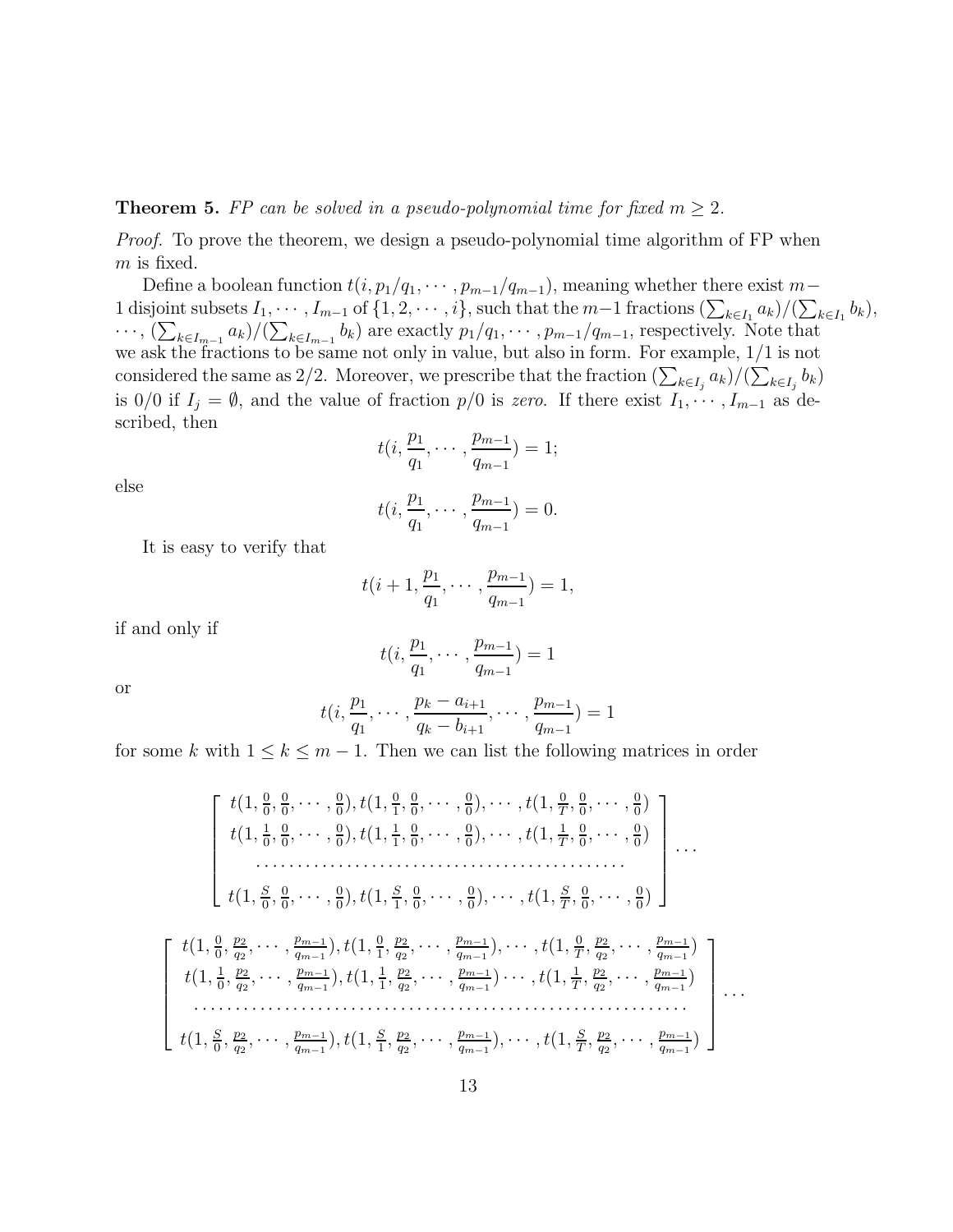$$
\begin{bmatrix}\nt(1, \frac{S}{T}, \cdots, \frac{S}{T}, \frac{0}{0}), t(1, \frac{S}{T}, \cdots, \frac{S}{T}, \frac{0}{1}), \cdots, t(1, \frac{S}{T}, \cdots, \frac{S}{T}, \frac{0}{T}) \\
t(1, \frac{S}{T}, \cdots, \frac{S}{T}, \frac{1}{0}), t(1, \frac{S}{T}, \cdots, \frac{S}{T}, \frac{1}{1}), \cdots, t(1, \frac{S}{T}, \cdots, \frac{S}{T}, \frac{1}{T}) \\
\vdots \\
 t(1, \frac{S}{T}, \cdots, \frac{S}{T}, \frac{S}{0}), t(1, \frac{S}{T}, \cdots, \frac{S}{T}, \frac{S}{1}), \cdots, t(1, \frac{S}{T}, \cdots, \frac{S}{T}, \frac{S}{T})\n\end{bmatrix}
$$
\n
$$
\begin{bmatrix}\nt(n-1, \frac{S}{T}, \cdots, \frac{S}{T}, \frac{0}{0}), t(n-1, \frac{S}{T}, \cdots, \frac{S}{T}, \frac{0}{1}), \cdots, t(n-1, \frac{S}{T}, \cdots, \frac{S}{T}, \frac{0}{T}) \\
t(n-1, \frac{S}{T}, \cdots, \frac{S}{T}, \frac{1}{0}), t(n-1, \frac{S}{T}, \cdots, \frac{S}{T}, \frac{1}{1}), \cdots, t(n-1, \frac{S}{T}, \cdots, \frac{S}{T}, \frac{1}{T})\n\end{bmatrix}
$$
\n
$$
t(n-1, \frac{S}{T}, \cdots, \frac{S}{T}, \frac{S}{0}), t(n-1, \frac{S}{T}, \cdots, \frac{S}{T}, \frac{S}{1}), \cdots, t(n-1, \frac{S}{T}, \cdots, \frac{S}{T}, \frac{S}{T})
$$
\n
$$
\begin{bmatrix}\nt(n-1, \frac{S}{T}, \cdots, \frac{S}{T}, \frac{S}{0}), t(n-1, \frac{S}{T}, \cdots, \frac{S}{T}, \frac{S}{1}), \cdots, t(n-1, \frac{S}{T}, \cdots, \frac{S}{T}, \frac{S}{T})\n\end{bmatrix}
$$

While listing these matrices, if some

$$
t(i, \frac{p_1}{q_1}, \cdots, \frac{p_{m-1}}{q_{m-1}}) = 1,
$$

and

$$
\frac{p_j}{q_j} = \frac{S}{T}, \ j = 1, \dots, m - 1
$$
  

$$
\frac{S - \sum_{j=1}^{m-1} p_j}{T - \sum_{j=1}^{m-1} q_j} = \frac{S}{T},
$$

the algorithm stops and return "FP is true"; else return "FP is false".

For example, when  $m = 2$ , we can list

$$
\begin{bmatrix}\nt(1, \frac{0}{0}), t(1, \frac{0}{1}), \cdots, t(1, \frac{0}{T}) \\
t(1, \frac{1}{0}), t(1, \frac{1}{1}), \cdots, t(1, \frac{1}{T}) \\
\vdots \\
t(1, \frac{S}{0}), t(1, \frac{S}{1}), \cdots, t(1, \frac{S}{T})\n\end{bmatrix}\n\dots\n\begin{bmatrix}\nt(i, \frac{0}{0}), t(i, \frac{0}{1}), \cdots, t(i, \frac{0}{T}) \\
t(i, \frac{1}{0}), t(i, \frac{1}{1}), \cdots, t(i, \frac{1}{T}) \\
\vdots \\
t(i, \frac{S}{0}), t(i, \frac{S}{1}), \cdots, t(i, \frac{S}{T})\n\end{bmatrix}
$$
\n
$$
\dots\n\begin{bmatrix}\nt(n-1, \frac{0}{0}), t(n-1, \frac{0}{1}), \cdots, t(n-1, \frac{0}{T}) \\
t(n-1, \frac{1}{0}), t(n-1, \frac{1}{1}), \cdots, t(n-1, \frac{1}{T}) \\
\vdots \\
t(n-1, \frac{S}{0}), t(n-1, \frac{S}{1}), \cdots, t(n-1, \frac{S}{T})\n\end{bmatrix}
$$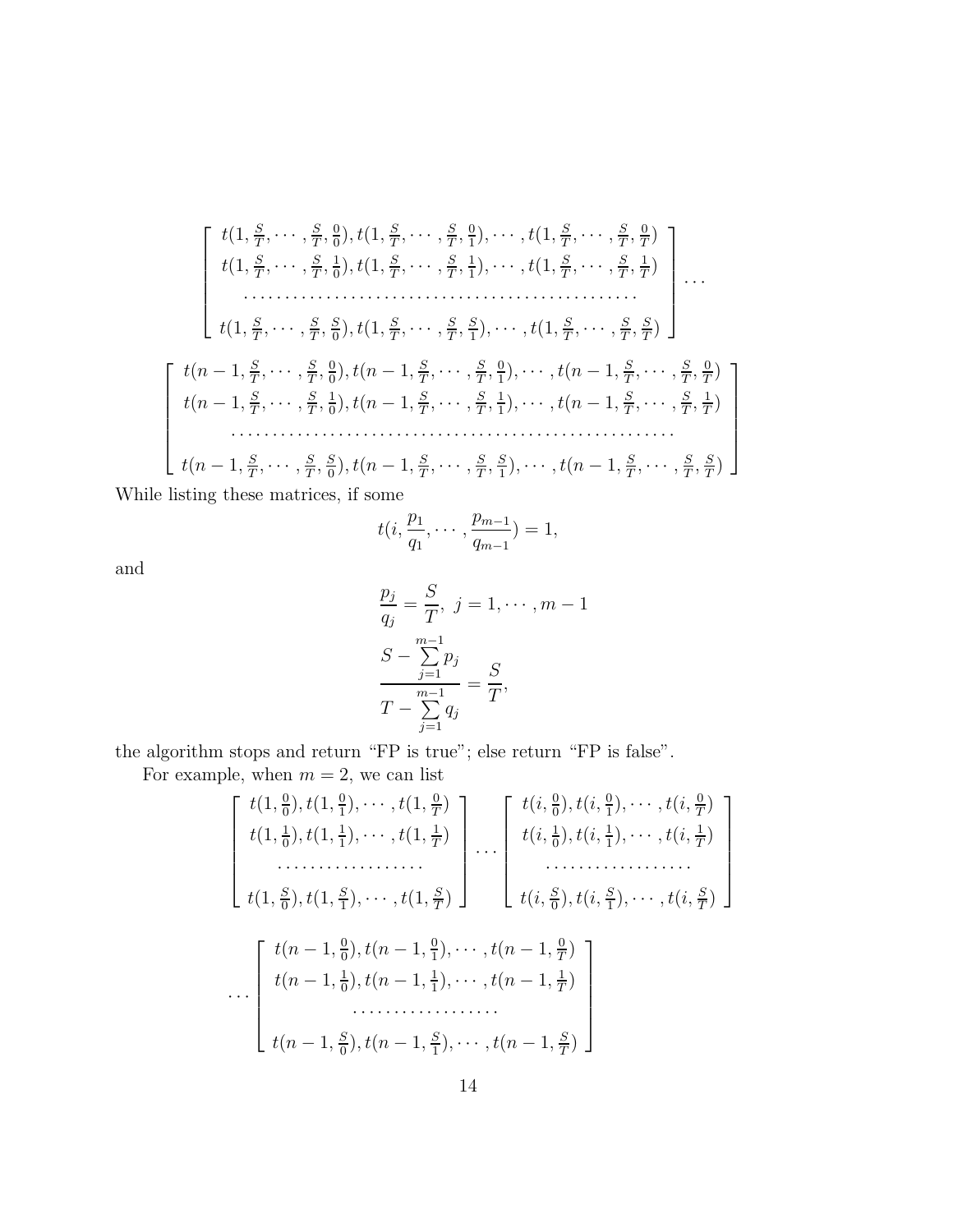In all matrices, there are  $(n-1)(ST)^{m-1}$  entries in total, and to get the value of  $t(i, p_1/q_1, \dots, p_{m-1}/q_{m-1})$  needs at most m steps, so the computational complexity is  $O(mn(ST)^{m-1})$ . Therefore, FP can be solved in a pseudo-polynomial time.  $\Box$ 

In the same way, we can solve MAP in a pseudo-polynomial time.

**Theorem 6.** MAP can be solved in a pseudo-polynomial time for fixed  $m > 2$ .

Proof. Define

$$
g(i, \frac{p_1}{q_1}, \dots, \frac{p_{m-1}}{q_{m-1}}) = \begin{cases} 0 & if \ t(\cdot) = 0\\ \min(\frac{p_1}{q_1}, \dots, \frac{p_{m-1}}{q_{m-1}}, \frac{S - \sum\limits_{j=1}^{m-1} p_j}{T - \sum\limits_{j=1}^{m-1} q_j} & if \ t(\cdot) = 1 \end{cases}
$$

While listing matrices in the proof of theorem 5, we record the value of function g together with the boolean function t. At the end, we search for all entries in these matrices to obtain the maximum value of  $g$ , which is the optimal value of MAP. To get the value of  $g(i, p_1/q_1, \cdots, p_{m-1}/q_{m-1})$  needs at most m steps, and to search for all entries needs  $(n-1)(ST)^{m-1}$  steps, so the computational complexity is  $O(mn(ST)^{m-1})$ .  $\Box$ Therefore, MAP can be solved in pseudo-polynomial time.

### 5 Conclusion and future work

The multi-task n-vehicle exploration problem is very important in the context of how to use limited resources to complete a number of tasks. Due to the fact that MTNVEP is still NP-hard even if the n-vehicle exploration problem can be solved in polynomial time, we try to drop the permutation requirement but ask all vehicles in one group to arrive at a same destination. The new problem is a variant of multi-task n-vehicle exploration problem. It can also be regarded as how to maximize every processor's average profit. Through analyzing its special case: fractional partition, we prove that MAP is NP-hard when the processor number is fixed, and it is strongly NP-hard in general.

Fractional partition is a new kind of partition problem with a structure similar to the classical partition problem and 3-partition. To the best of our knowledge, this is the first paper about fractional partition. Stancu-Minasian gives a large quantity of fractional programming problems[10], but all of them are optimization problems and their constraints are not fractional. In fact, we find MAP can be modeled as a fractional programming problem. Not only the objective function will be fractional, but also the constraints are fractional. Some approximation algorithms will be presented in our subsequent papers through modeling MAP as a fractional programming problem.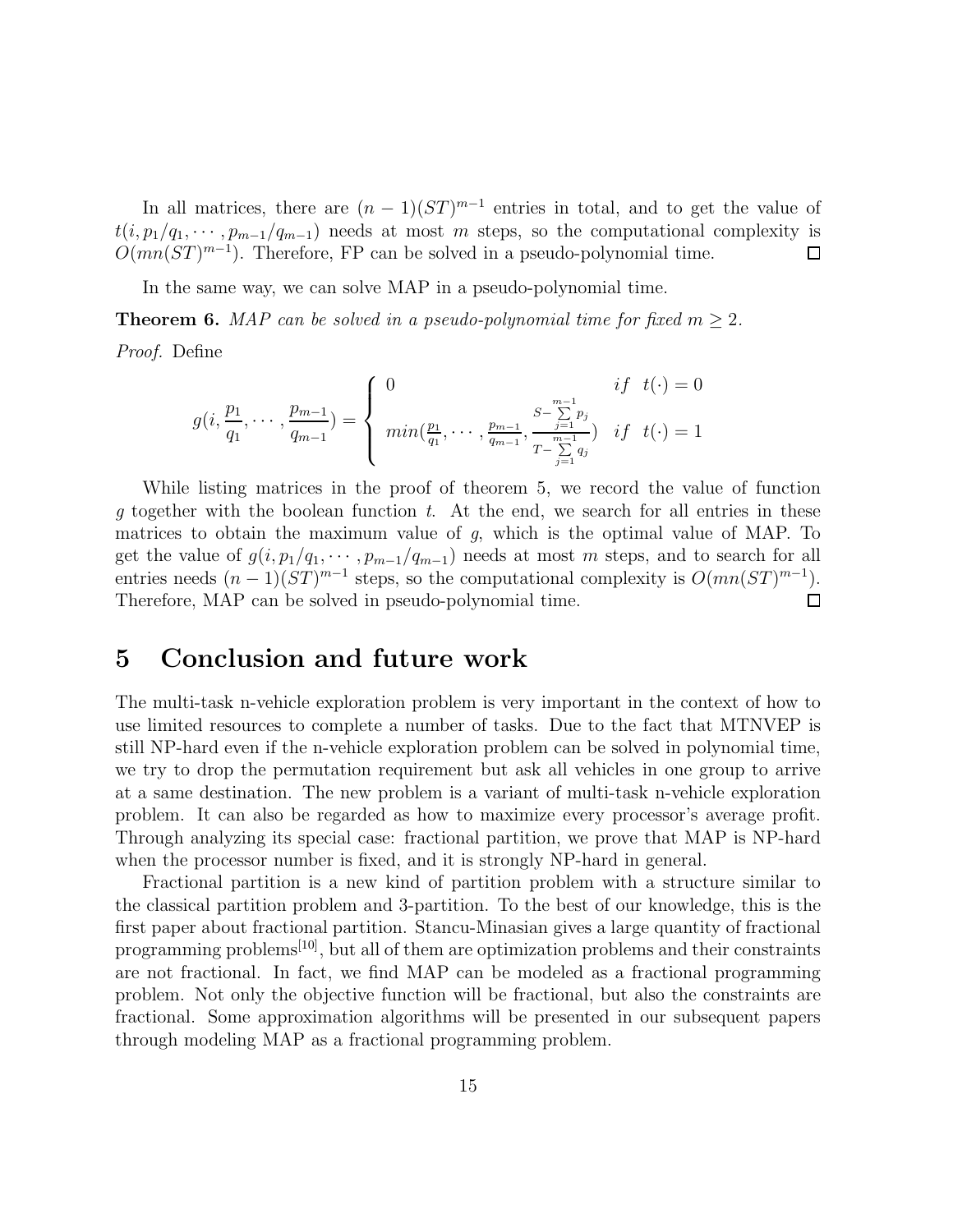# References

- [1] Dummit, D. S., Foote, R. M. Abstract Algebra, Prentice-Hall, New Jersey, 1999
- [2] Garey, M. R., Johnson, D. S. Complexity results for multiprocessor scheduling under resource constraints. Siam Journal on Computing, 4(4): 397-411 (1975)
- [3] Garey, M. R., Johnson, D. S. Computers and Intractability: A Guide to the Theory of NP-Completeness, W.H. Freeman, New York, 1979
- [4] Garey, M. R., Johnson, D. S. A  $71/60$  theorem for bin packing. *J. Complexity*  $1(1)$ : 65-106 (1985)
- [5] Graham, R. L. Bounds for certain multiprocessing anomalies. Bell System Technical Journal 45(9): 1563-1581 (1966)
- [6] Karp. Reducibility among combinatorial problems. in"R. E. Miller, J. W. Thatcher (Eds), Complexity of Computer Computations: proceedings of a symposium on the Complexity of Computer Computation", pp.85-103, Plenum, New York, 1972
- [7] Kleinberg, J., Tardos, E. Algorithm Design, Addison Wesley, United States ED edition, 2005
- [8] Li, X. Y., Cui, J. C. Efficient algorithm for a kind of exploration problem with n vehicles. J. System Engineering, 8: 444-448 (2008)
- [9] Liang, L. L. A problem of permutation optimization. J. Guangxi University for Nationalities, 12(4): 72-76 (2006)
- [10] Stancu-Minasian, I. M. Fractional Programming: theory, methods and applications, Kluwer Academic Publishers, Boston, 1997
- [11] Taha, H. A. Integer Programming: theory, applications, and computations, Academic Press, New York, 1975
- [12] Wegener, I. Complexity Theory, Science Press, Beijing, 2006
- [13] Xia, X., Cui, J. C. A Method of Estimating Computational Complexity Based on Input Conditions for N-vehicle Problem. Acta Mathematicae Applicatae Sinica (English series), 26(1): 1-12 (2010)
- [14] Xu, Y. Y., Cui, J. C. Multitask N-Vehicle Exploration Problem: complexity and algorithm. (working paper)